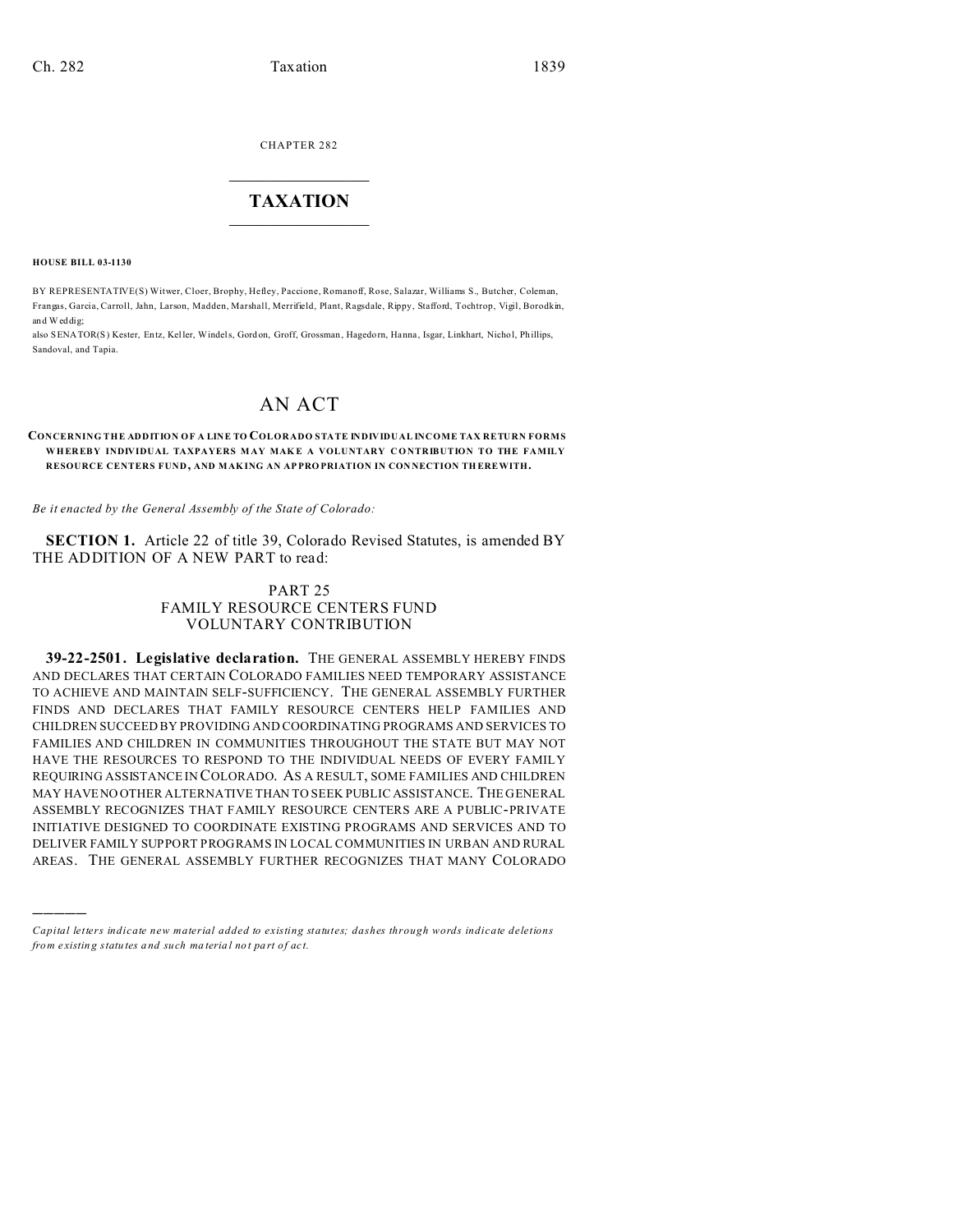1840 Taxation Ch. 282

CITIZENS WOULD BE WILLING TO PROVIDE FUNDS TO FAMILY RESOURCE CENTERS TO HELP FAMILIES AND CHILDREN SUCCEED IF GIVEN THE OPPORTUNITY. IT IS THEREFORE THE INTENT OF THE GENERAL ASSEMBLY IN ENACTING THIS PART 25 TO PROVIDE THOSE COMMITTED AND CONCERNED COLORADO CITIZENS THE OPPORTUNITY TO FINANCIALLY FOSTER THE GROWTH AND SUCCESS OF THE FAMILY RESOURCE CENTER STATEWIDE NETWORK OF PROGRAMS BY ALLOWING CITIZENS TO MAKE VOLUNTARY CONTRIBUTIONS ON THEIR STATE INCOME TAX RETURNS FOR SUCH PURPOSE.

**39-22-2502. Voluntary contribution designation - procedure.** FOR INCOME TAX YEARS COMMENCING ON OR AFTER JANUARY 1, 2003, BUT PRIOR TO JANUARY 1, 2006, THECOLORADO STATE INDIVIDUAL INCOME TAX RETURN FORM SHALL CONTAIN A LINE WHEREBY EACH INDIVIDUAL TAXPAYER MAY DESIGNATE THE AMOUNT OF THE CONTRIBUTION, IF ANY, THE INDIVIDUAL WISHES TO MAKE TO THE FAMILY RESOURCE CENTERS FUND CREATED IN SECTION 39-22-2503.

**39-22-2503. Contributions credited to the family resource centers fund appropriation.** (1) THE DEPARTMENT OF REVENUE SHALL DETERMINE ANNUALLY THE TOTAL AMOUNT DESIGNATED PURSUANT TO SECTION 39-22-2502 AND SHALL REPORT SUCH AMOUNT TO THE STATE TREASURER AND TO THE GENERAL ASSEMBLY. THE STATE TREASURER SHALL CREDIT SUCH AMOUNT TO THE FAMILY RESOURCE CENTERS FUND, WHICH FUND IS HEREBY CREATED IN THE STATE TREASURY. ALL INTEREST DERIVED FROM THE DEPOSIT AND INVESTMENT OF MONEYS IN THE FUND SHALL BE CREDITED TO THE FUND.

(2) THE GENERAL ASSEMBLY SHALL APPROPRIATE ANNUALLY FROM THE FAMILY RESOURCE CENTERS FUND TO THE DEPARTMENT OF REVENUE ITS COSTS OF ADMINISTERINGMONEYSDESIGNATED AS CONTRIBUTIONS TO THE FUND. ALL MONEYS REMAINING IN THE FUND AT THE END OF A FISCAL YEAR, AFTER SUBTRACTING THE APPROPRIATION TO THE DEPARTMENT OF REVENUE, SHALL BE TRANSFERRED TO THE DEPARTMENT OF PUBLIC HEALTH AND ENVIRONMENT. THE DEPARTMENT OF PUBLIC HEALTH AND ENVIRONMENT SHALL DISTRIBUTE THE MONEYS TO FAMILY RESOURCE CENTERS STATEWIDE THAT OPERATE IN ACCORDANCE WITH THE PROVISIONS OF SECTION 26-18-104 (2),C.R.S., AND SUCH MONEYS SHALL BE USED IN FURTHERANCE OF THE WORK OF THE FAMILY RESOURCE CENTERS.

**39-22-2504. Repeal of part.** THIS PART 25 IS REPEALED, EFFECTIVE JANUARY 1, 2007, UNLESS THE VOLUNTARY CONTRIBUTION TO THE FAMILY RESOURCE CENTERS FUND ESTABLISHED BY SECTION 39-22-2503 IS CONTINUED OR REESTABLISHED BY THE GENERAL ASSEMBLY ACTING BY BILL DURING THE FIRST REGULAR SESSION OF THE SIXTY-FIFTH GENERAL ASSEMBLY. PRIOR TO OR DURING SUCH SESSION, THE COMMITTEE ON FINANCE IN EACH HOUSE OF THE GENERAL ASSEMBLY SHALL HOLD A HEARING REGARDING THE POSSIBLE TERMINATION, CONTINUATION, OR REESTABLISHMENT OF THE VOLUNTARY CONTRIBUTION TO THE FUND AS PROVIDED FOR IN THIS PART 25.

**SECTION 2. Appropriation.** There is hereby appropriated, from the family resource centers fund created in section 39-22-2503, Colorado Revised Statutes, to the department of revenue, for the fiscal year beginning July 1, 2003, the sum of nine hundred twenty-one dollars (\$921), for the implementation of this act.

**SECTION 3. Effective date.** This act shall take effect at 12:01 a.m. on the day